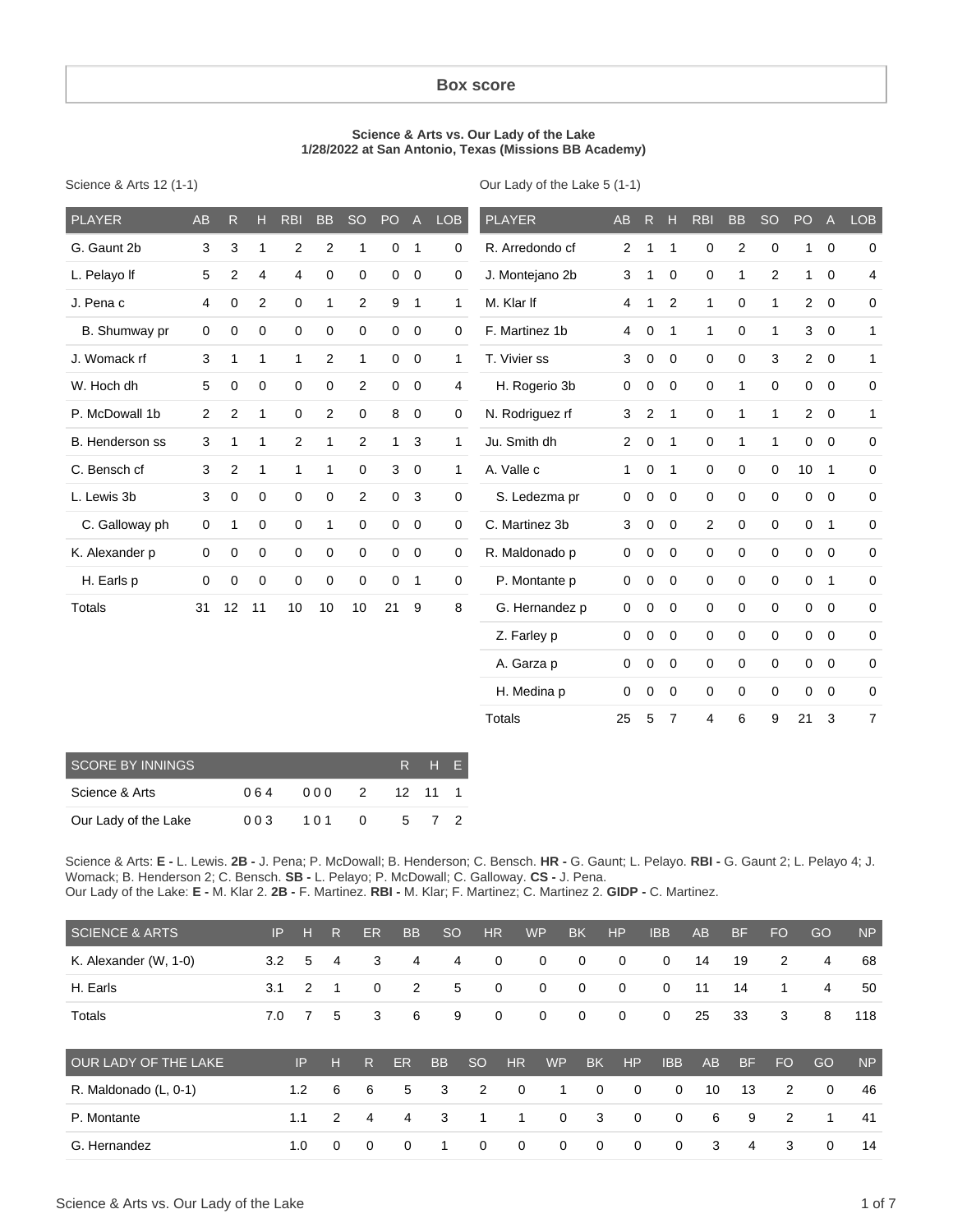| Z. Farley |  |  |  | 1.0 1 0 0 0 3 0 0 0 0 0 4 4 0 0        |  |  |  | 19   |
|-----------|--|--|--|----------------------------------------|--|--|--|------|
| A. Garza  |  |  |  | 1.0 0 0 0 1 3 0 0 0 0 0 3 4 0 0        |  |  |  | - 18 |
| H. Medina |  |  |  | 1.0 2 2 2 2 1 1 0 0 0 0 5 7 1 1 27     |  |  |  |      |
| Totals    |  |  |  | 7.0 11 12 11 10 10 2 1 3 0 0 31 41 8 2 |  |  |  | 165  |

Science & Arts: **Batters Faced -** K. Alexander 19; H. Earls 14.

Our Lady of the Lake: **Batters Faced -** R. Maldonado 13; P. Montante 9; G. Hernandez 4; Z. Farley 4; A. Garza 4; H. Medina 7.

**Umpires -** HP: Chuck Brandt , 1B: Javier Cantu , 2B: Brad Hewett **Start:** 3:30 PM **Duration:** 2:35 **Attendance:** 130

Weather: Sunny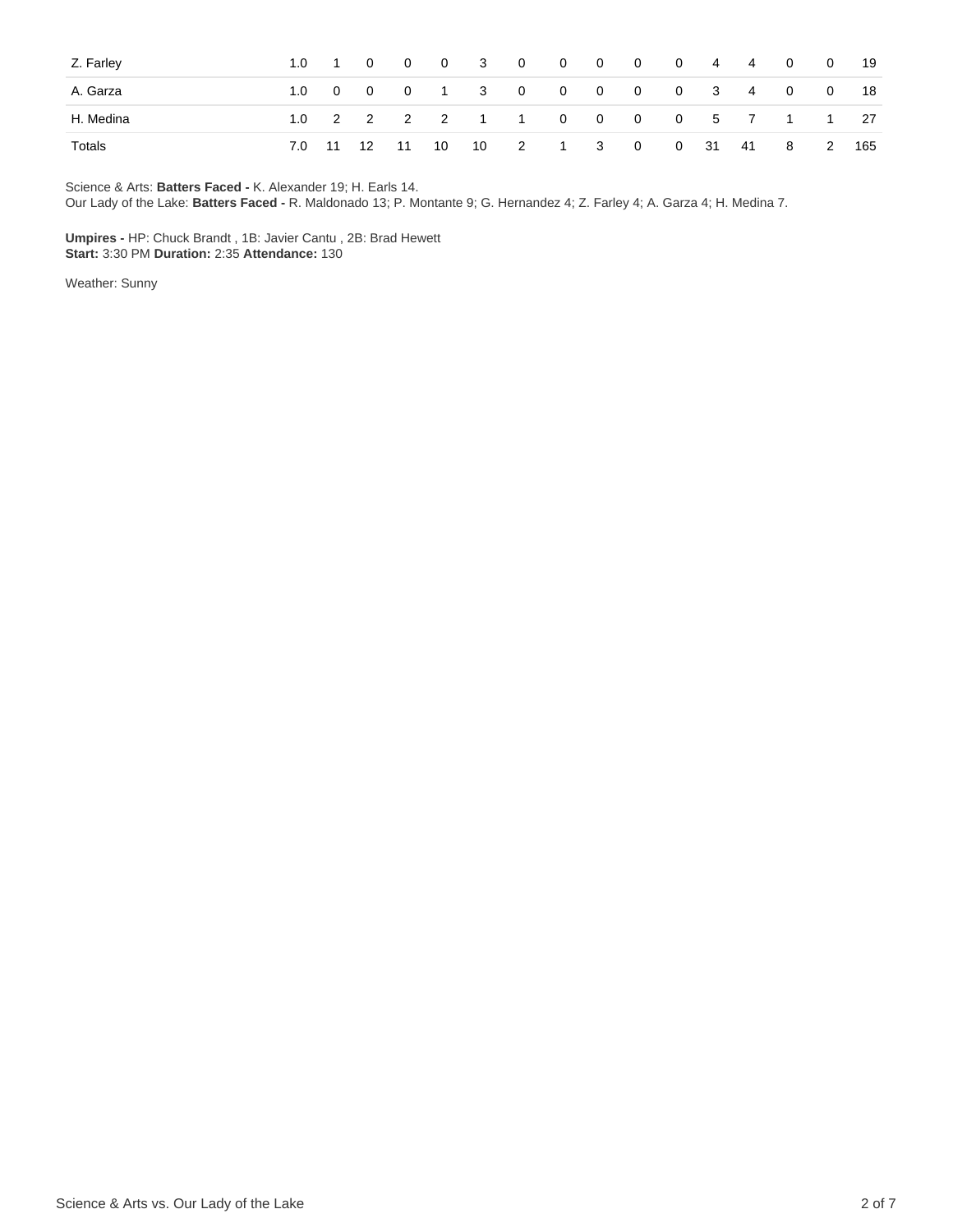# **Scoring Summary**

| <b>INNINGS</b>                    | <b>PLAY</b>                                                                                                                    | $V - H$  |
|-----------------------------------|--------------------------------------------------------------------------------------------------------------------------------|----------|
| Science & Arts<br>2 <sub>nd</sub> | B. Henderson doubled to left field, 2 RBI; P. McDowall scored; J. Womack scored.                                               | $2 - 0$  |
| Science & Arts<br>2nd             | C. Bensch doubled to left field, RBI; B. Henderson scored.                                                                     | $3 - 0$  |
| Science & Arts<br>2 <sub>nd</sub> | L. Pelayo singled to center field, RBI; G. Gaunt advanced to third; C. Bensch scored.                                          | $4 - 0$  |
| Science & Arts<br>2nd             | J. Womack singled to left field, RBI; B. Shumway advanced to second; L. Pelayo advanced to third; G. Gaunt scored.             | $5 - 0$  |
| Science & Arts<br>2nd             | J. Womack advanced to second; B. Shumway advanced to third on an error by If; L. Pelayo scored on an error by If,<br>unearned. | $6 - 0$  |
| Science & Arts<br>3rd             | G. Gaunt advanced to second on a balk; C. Bensch advanced to third on a balk; P. McDowall scored on a balk.                    | $7 - 0$  |
| Science & Arts<br>3rd             | L. Pelayo homered to right field, 3 RBI; G. Gaunt scored; C. Bensch scored.                                                    | $10 - 0$ |
| Our Lady Of The Lake<br>3rd       | M. Klar singled to center field, RBI; J. Montejano advanced to third; R. Arredondo scored.                                     | $10 - 1$ |
| Our Lady Of The Lake<br>3rd       | M. Klar advanced to third; J. Montejano scored on an error by 3b, unearned.                                                    | $10 - 2$ |
| Our Lady Of The Lake<br>3rd       | F. Martinez doubled to center field, RBI; M. Klar scored.                                                                      | $10 - 3$ |
| Our Lady Of The Lake<br>4th       | C. Martinez grounded out to ss, RBI; Ju. Smith advanced to third; N. Rodriguez scored.                                         | $10 - 4$ |
| Our Lady Of The Lake<br>6th       | C. Martinez grounded out to ss, RBI; Ju. Smith advanced to third; N. Rodriguez scored, unearned.                               | $10 - 5$ |
| Science & Arts<br>7th             | G. Gaunt homered to left field, 2 RBI; C. Galloway scored.                                                                     | $12 - 5$ |

**All Plays**

# **Science & Arts Top of 1st Inning**

| G. Gaunt popped up to 1b. (1 out) |  |  |
|-----------------------------------|--|--|
|-----------------------------------|--|--|

L. Pelayo popped up to ss. (2 out)

J. Pena singled to left field.

J. Pena out at second c to 2b, caught stealing. (3 out)

**Inning Summary: 0 Runs , 1 Hits , 0 Errors , 1 LOB**

# **Our Lady of the Lake Bottom of 1st Inning**

R. Arredondo lined out to cf. (1 out)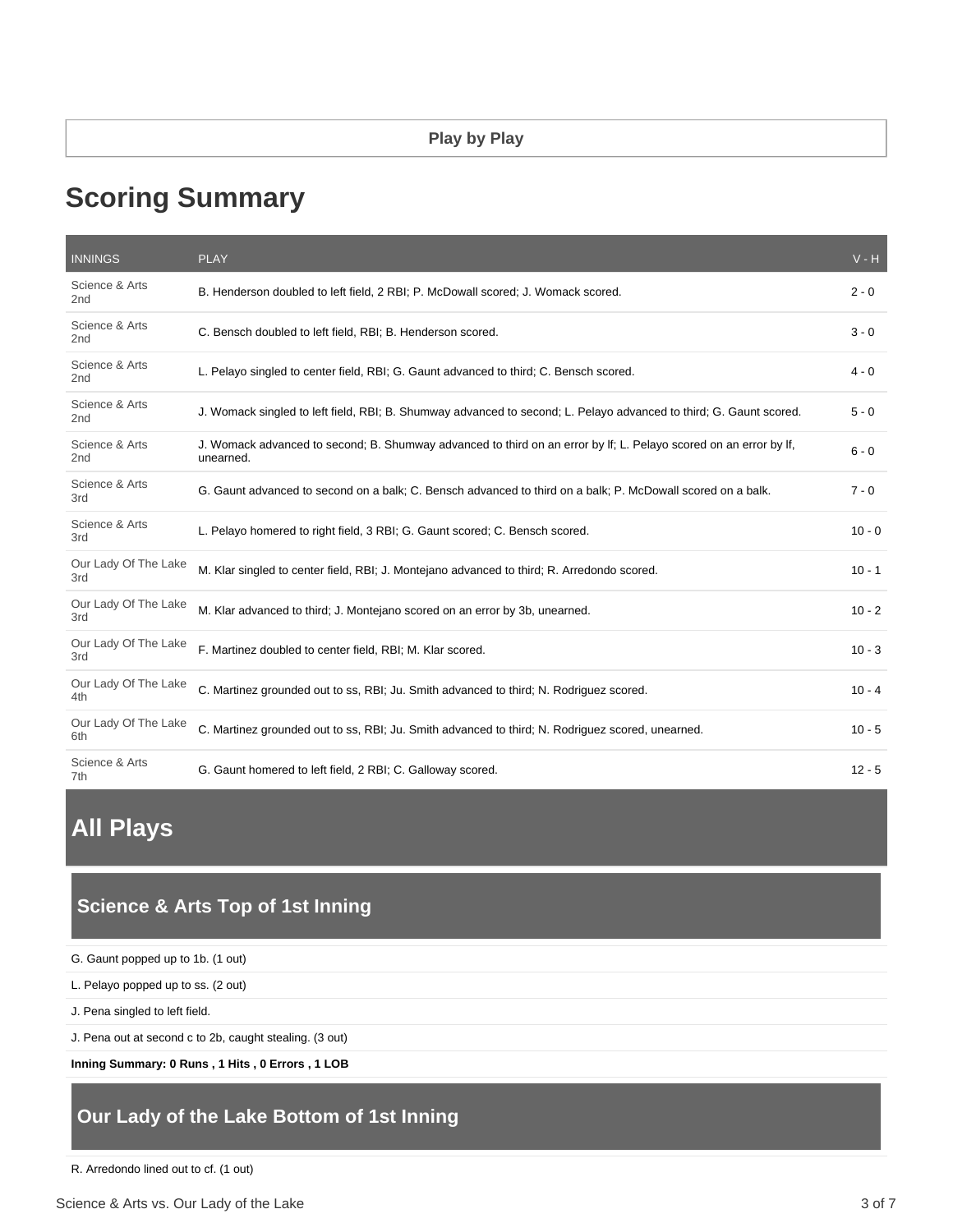J. Montejano struck out swinging. (2 out)

M. Klar singled to left field.

F. Martinez lined out to cf. (3 out)

**Inning Summary: 0 Runs , 1 Hits , 0 Errors , 1 LOB**

# **Science & Arts Top of 2nd Inning**

J. Womack walked.

J. Womack advanced to second on a wild pitch.

W. Hoch struck out swinging. (1 out)

P. McDowall doubled to center field; J. Womack advanced to third.

**B. Henderson doubled to left field, 2 RBI; P. McDowall scored; J. Womack scored.**

**C. Bensch doubled to left field, RBI; B. Henderson scored.**

C. Bensch advanced to third on a passed ball.

L. Lewis struck out swinging. (2 out)

G. Gaunt walked.

**L. Pelayo singled to center field, RBI; G. Gaunt advanced to third; C. Bensch scored.**

L. Pelayo advanced to second on a passed ball.

J. Pena walked.

B. Shumway pinch ran for J. Pena.

**J. Womack singled to left field, RBI; B. Shumway advanced to second; L. Pelayo advanced to third; G. Gaunt scored.**

**J. Womack advanced to second; B. Shumway advanced to third on an error by lf; L. Pelayo scored on an error by lf, unearned.**

P. Montante to p for R. Maldonado.

W. Hoch flied out to cf. (3 out)

**Inning Summary: 6 Runs , 5 Hits , 0 Errors , 2 LOB**

### **Our Lady of the Lake Bottom of 2nd Inning**

J. Pena to c for B. Shumway.

T. Vivier struck out looking. (1 out)

N. Rodriguez grounded out to 3b. (2 out)

Ju. Smith struck out looking. (3 out)

**Inning Summary: 0 Runs , 0 Hits , 0 Errors , 0 LOB**

# **Science & Arts Top of 3rd Inning**

P. McDowall walked.

B. Henderson struck out swinging. (1 out)

P. McDowall stole second.

C. Bensch walked.

L. Lewis popped up to rf. (2 out)

G. Gaunt walked; C. Bensch advanced to second; P. McDowall advanced to third.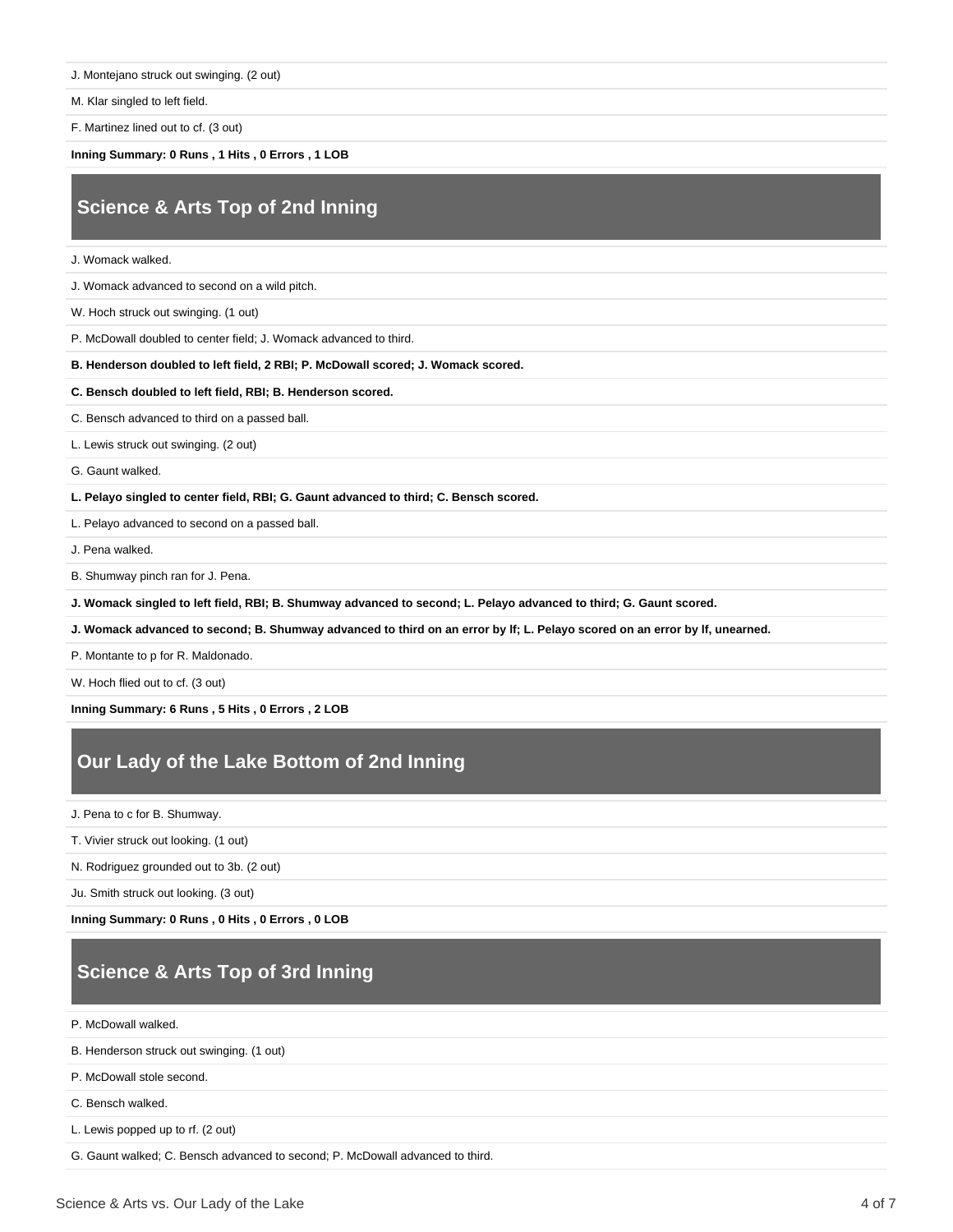#### **G. Gaunt advanced to second on a balk; C. Bensch advanced to third on a balk; P. McDowall scored on a balk.**

#### **L. Pelayo homered to right field, 3 RBI; G. Gaunt scored; C. Bensch scored.**

J. Pena doubled to left field.

B. Shumway pinch ran for J. Pena.

J. Womack grounded out to p. (3 out)

**Inning Summary: 4 Runs , 2 Hits , 0 Errors , 1 LOB**

#### **Our Lady of the Lake Bottom of 3rd Inning**

J. Pena to c for B. Shumway.

A. Valle singled to shortstop.

S. Ledezma pinch ran for A. Valle.

C. Martinez grounded into double play 2b to ss to 1b; S. Ledezma out on the play. (2 out)

R. Arredondo singled to right field.

J. Montejano walked; R. Arredondo advanced to second.

**M. Klar singled to center field, RBI; J. Montejano advanced to third; R. Arredondo scored.**

**M. Klar advanced to third; J. Montejano scored on an error by 3b, unearned.**

**F. Martinez doubled to center field, RBI; M. Klar scored.**

T. Vivier struck out swinging. (3 out)

**Inning Summary: 3 Runs , 4 Hits , 0 Errors , 1 LOB**

### **Science & Arts Top of 4th Inning**

A. Valle to c for S. Ledezma.

G. Hernandez to p for P. Montante.

W. Hoch flied out to lf. (1 out)

P. McDowall popped up to ss. (2 out)

B. Henderson walked.

B. Henderson advanced to second on a passed ball.

C. Bensch flied out to rf. (3 out)

**Inning Summary: 0 Runs , 0 Hits , 0 Errors , 1 LOB**

#### **Our Lady of the Lake Bottom of 4th Inning**

N. Rodriguez walked.

Ju. Smith walked; N. Rodriguez advanced to second.

A. Valle grounded out to c, SAC; Ju. Smith advanced to second; N. Rodriguez advanced to third. (1 out)

**C. Martinez grounded out to ss, RBI; Ju. Smith advanced to third; N. Rodriguez scored.**

R. Arredondo walked.

H. Earls to p for K. Alexander.

J. Montejano struck out looking. (3 out)

**Inning Summary: 1 Runs , 0 Hits , 0 Errors , 2 LOB**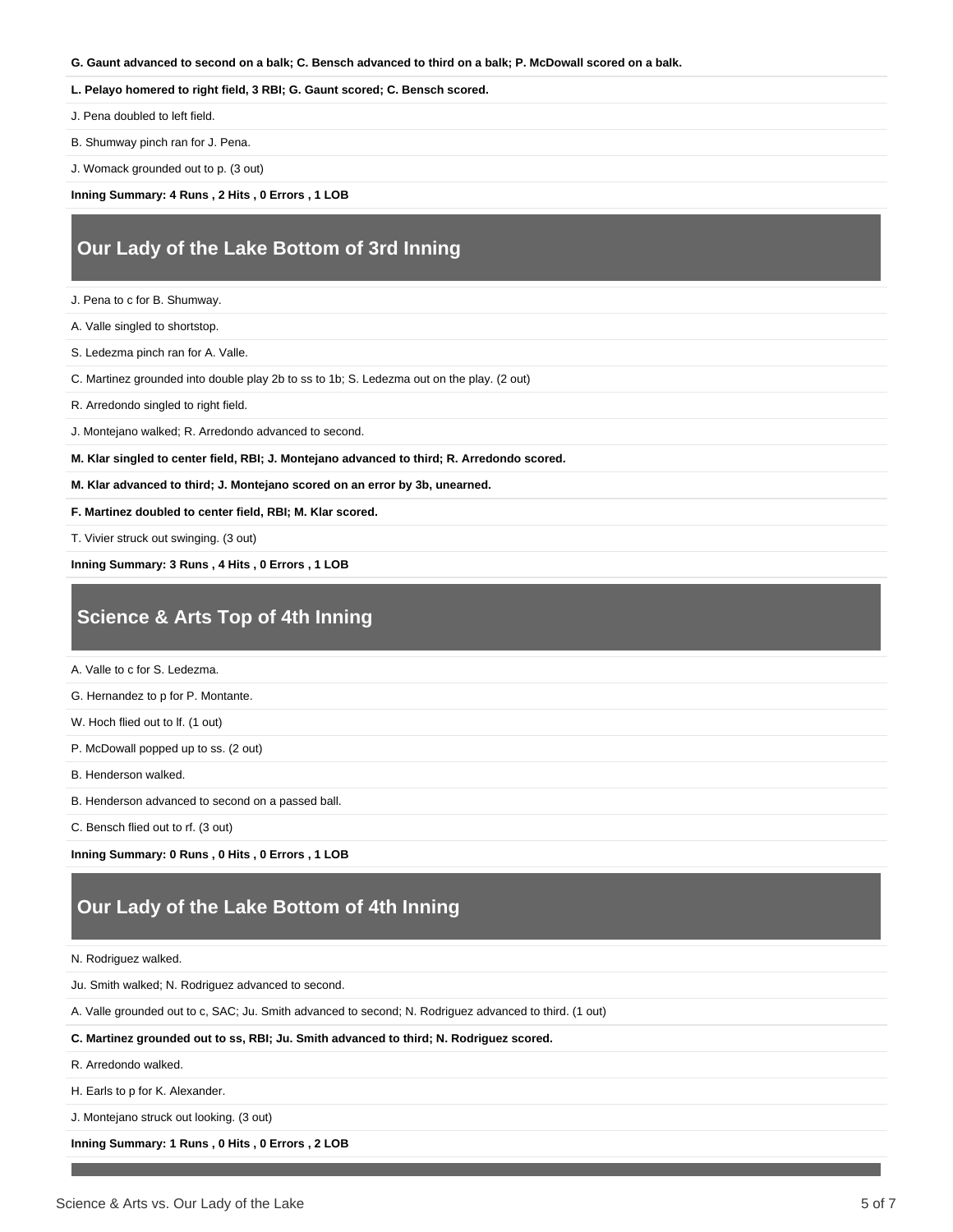### **Science & Arts Top of 5th Inning**

- Z. Farley to p for G. Hernandez.
- L. Lewis struck out looking. (1 out)
- G. Gaunt struck out swinging. (2 out)
- L. Pelayo singled to right field.
- L. Pelayo stole second.
- J. Pena struck out swinging. (3 out)

**Inning Summary: 0 Runs , 1 Hits , 0 Errors , 1 LOB**

#### **Our Lady of the Lake Bottom of 5th Inning**

M. Klar flied out to cf. (1 out)

- F. Martinez struck out swinging. (2 out)
- T. Vivier struck out looking. (3 out)

**Inning Summary: 0 Runs , 0 Hits , 0 Errors , 0 LOB**

# **Science & Arts Top of 6th Inning**

- H. Rogerio to 3b for C. Martinez.
- C. Martinez to ss for T. Vivier.
- A. Garza to p for Z. Farley.

J. Womack struck out swinging. (1 out)

- W. Hoch struck out looking. (2 out)
- P. McDowall walked.

B. Henderson struck out looking. (3 out)

**Inning Summary: 0 Runs , 0 Hits , 0 Errors , 1 LOB**

### **Our Lady of the Lake Bottom of 6th Inning**

- N. Rodriguez singled to right field.
- Ju. Smith singled to left field; N. Rodriguez advanced to second.

A. Valle grounded out to p, SAC; Ju. Smith advanced to second; N. Rodriguez advanced to third. (1 out)

- H. Rogerio to 3b for C. Martinez.
- C. Martinez to ss for H. Rogerio.

**C. Martinez grounded out to ss, RBI; Ju. Smith advanced to third; N. Rodriguez scored, unearned.**

R. Arredondo walked.

J. Montejano grounded out to 3b. (3 out)

**Inning Summary: 1 Runs , 2 Hits , 0 Errors , 2 LOB**

### **Science & Arts Top of 7th Inning**